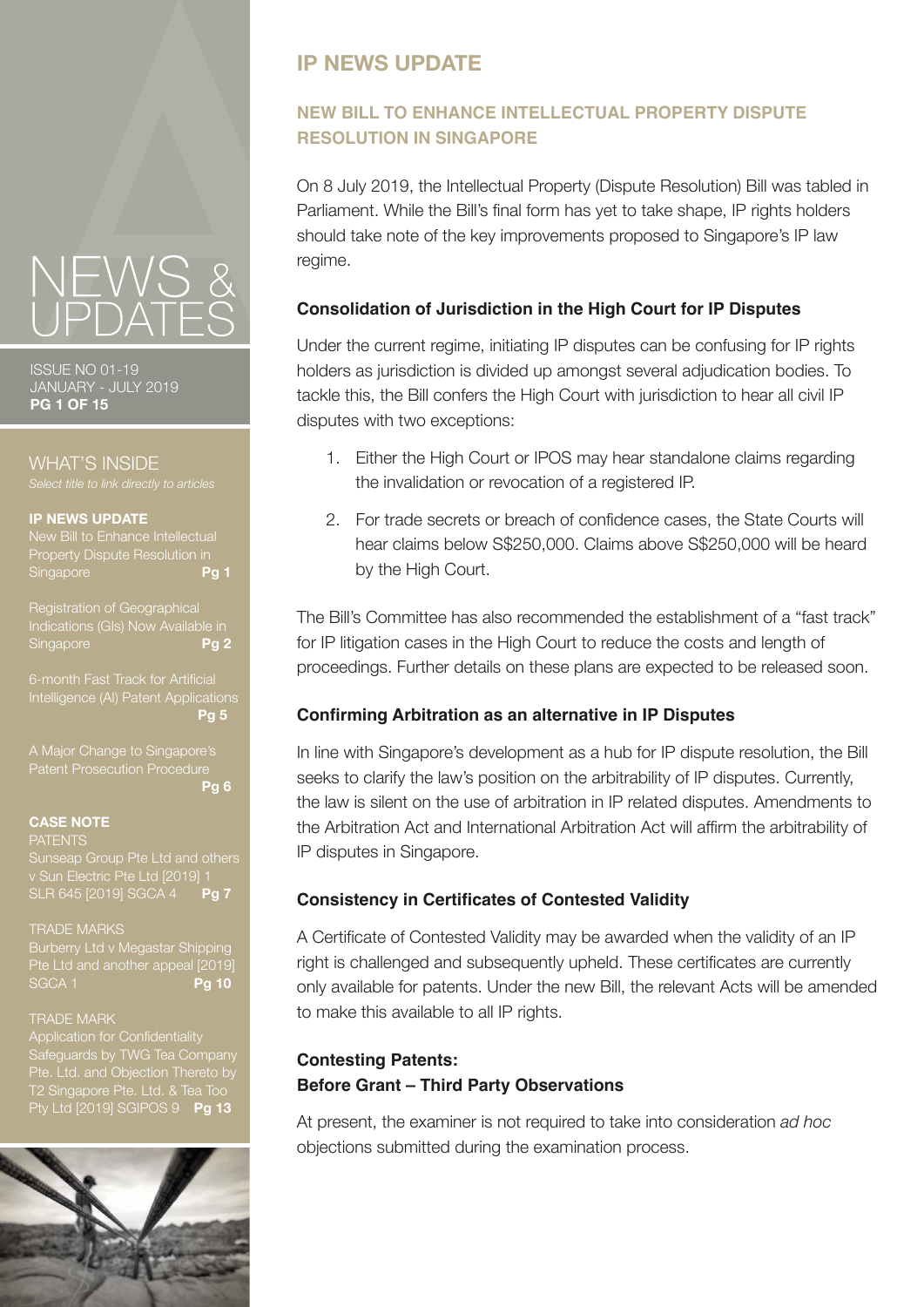<span id="page-1-0"></span>The Bill aims to introduce this process and structure it such that third parties may submit their objections within a stipulated period. If a third party's submission complies with all formalities, the Registrar is obliged to consider them during the examination process. This provides for better protection to holders of IP rights.

### **After Grant – Patent Re-Examination**

The current process for challenging a patent is time consuming and costly. Further, there are only a limited number of situations where the High Court would allow the challenge to proceed.

The new Bill structures and simplifies the process. Rather than having to embark on the arduous process of the current regime, third parties may seek re-examination if they think a registered patent:

- a) is not a patentable invention;
- b) is not sufficiently clear nor complete to be reproduced by an appropriately trained person;
- c) extends to matters beyond the submission;
- d) should not be allowed; or
- e) has been filed two or more times.

Once a request has been submitted, the applicant third party will not be involved in the re-examination. Depending on the outcome, the Registrar may revoke the patent.

# **REGISTRATION OF GEOGRAPHICAL INDICATIONS (GIS) NOW AVAILABLE IN SINGAPORE**

Following the European Parliament's ratification of the European Union-Singapore Free Trade Agreement (EUSFTA), a new Registry of Geographical Indications was launched to allow registration of GIs in Singapore from 1st April 2019, providing GI holders with enhanced protection. Dispute resolution procedures relating to GI applications and registrations have also been introduced.



JANUARY - JULY 2019 **PG 2 OF 15**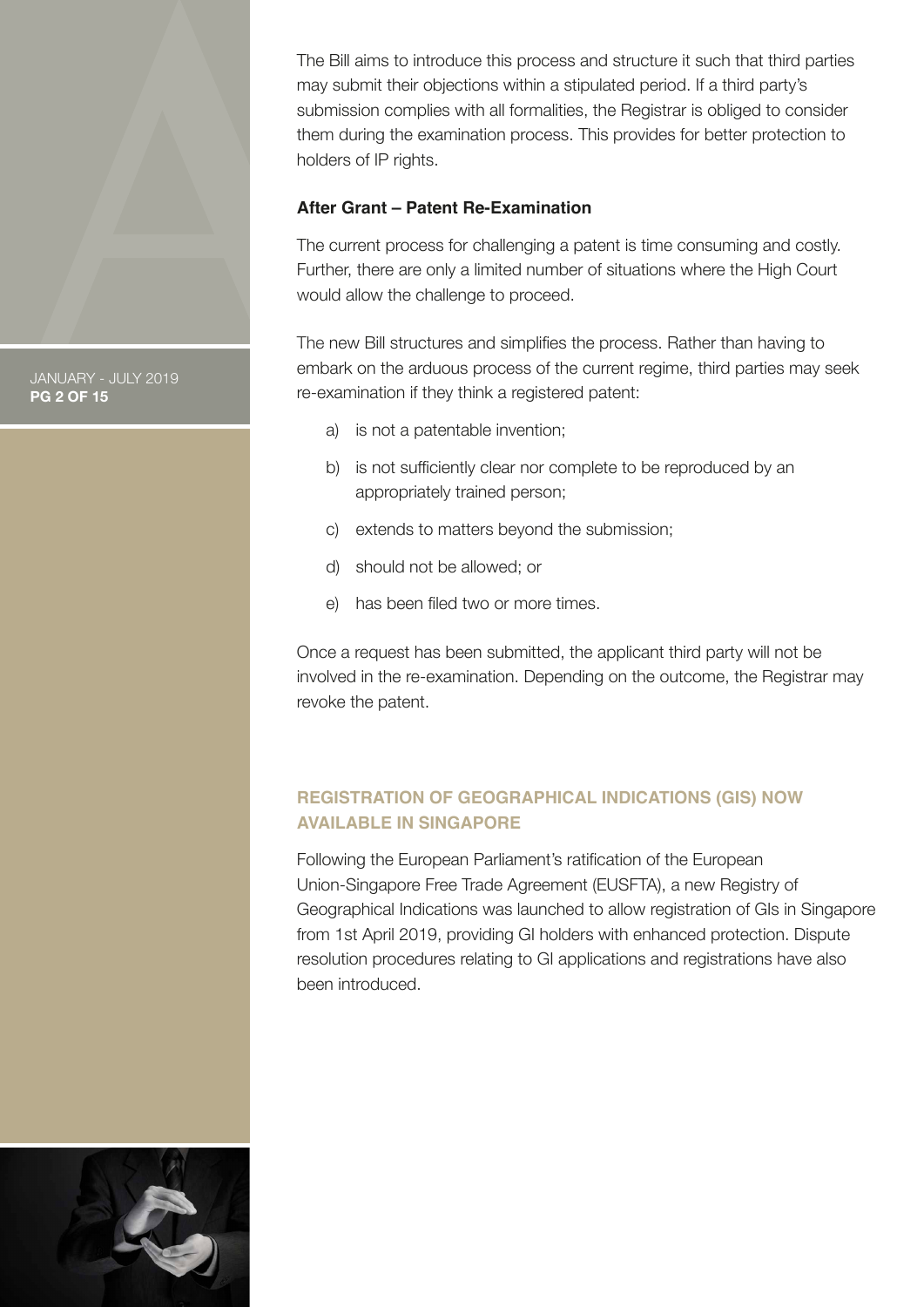### **(A) Application Process for GIs**

Applications for GIs will be processed in a similar way as trade mark applications:

| <b>Formalities</b>   | The application is checked to ensure that it meets                                                                                                                                                                                |
|----------------------|-----------------------------------------------------------------------------------------------------------------------------------------------------------------------------------------------------------------------------------|
| check:               | filing requirements.                                                                                                                                                                                                              |
| <b>Substantive</b>   | The application is examined to determine if the GI                                                                                                                                                                                |
| examination:         | meets the legal requirements for registration.                                                                                                                                                                                    |
| <b>Publication:</b>  | If the application meets the requirements for<br>registration, it will be accepted and published in the<br>Geographical Indications Journal for opposition<br>purposes. The opposition period is 6 weeks.                         |
| <b>Registration:</b> | If there is no opposition to the registration of the GI or<br>all opposition proceedings are resolved in favour of<br>the applicant, the GI will be registered. A certificate of<br>registration will be issued to the applicant. |

The total processing time from the date on which the application for registration is filed to the registration of the GI is presently estimated at around nine months, if the application did not contain any deficiency or face any objection.

Once registered, a GI will enjoy 10 years of protection which is renewable every 10 years upon payment of the requisite renewal fees.

# **(B) Registration Criteria for GIs**

To be eligible for registration, a GI must:

- (a) be an indication used in trade to identify goods as originating from a place that is a qualifying country or a region/locality therein, and a given quality, reputation or other characteristic of the goods is essentially attributable to that place;
- (b) identify goods that fall within at least one of the following categories:
	- (i) Wines;
	- (ii) Spirits;
	- (iii) Beers;
	- (iv) Cheese;
	- (v) Meat and meat products;
	- (vi) Seafood;
	- (vii) Edible oils;
	- (viii) Non-edible oils;



JANUARY - JULY 2019 **PG 3 OF 15**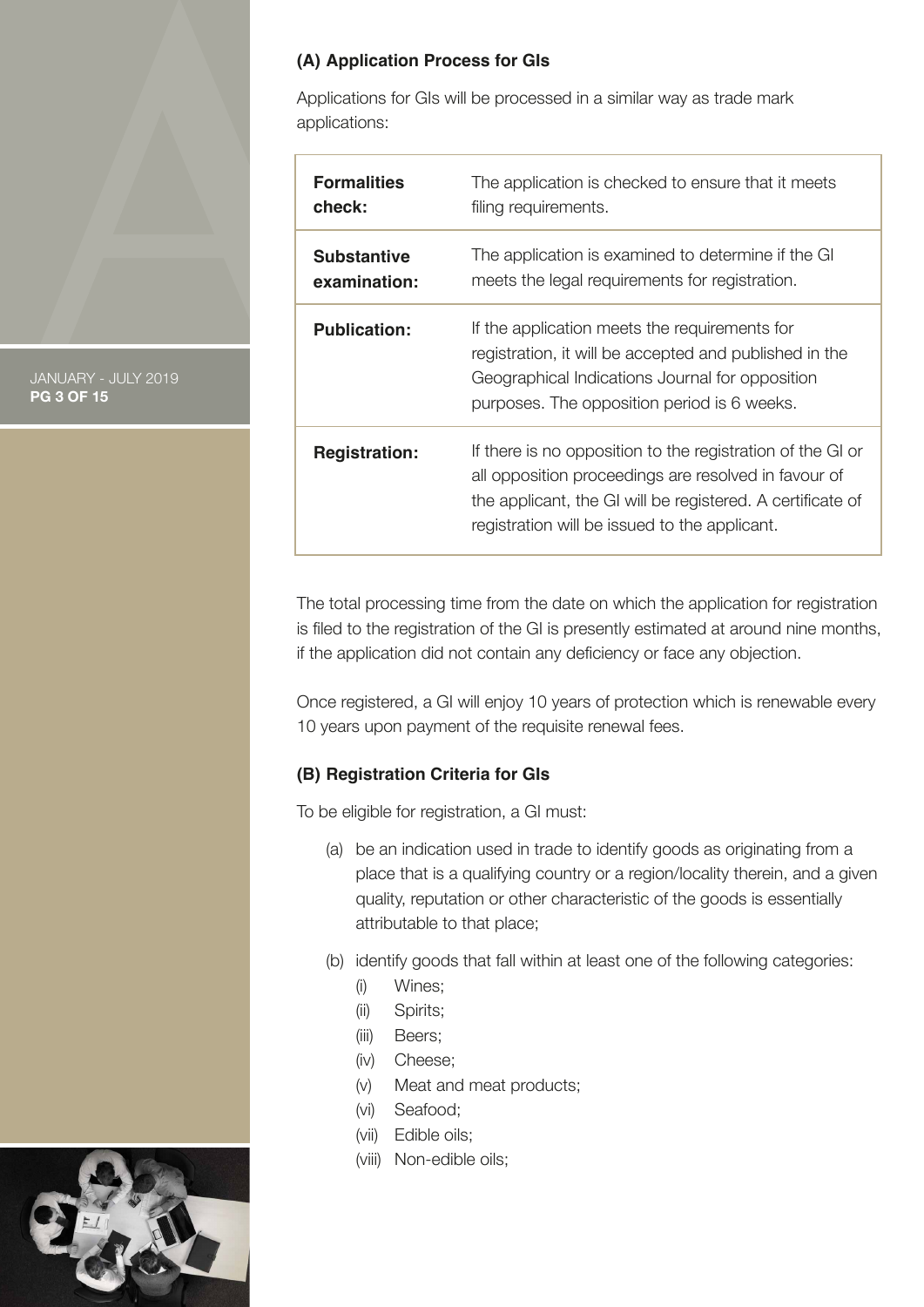

# **PG 4 OF 15**

- (ix) Fruits;
- (x) Vegetables;
- (xi) Spices and condiments;
- (xii) Confectionery and baked goods;
- (xiii) Flowers and parts of flowers;
- (xiv) Natural gum;
- (c) not be contrary to public policy or morality;
- (d) be protected as a GI in its country or territory of origin;
- (e) not be identical to the common name of the goods identified by the GI. For example, "gouda" and "camembert" may be considered to have become the common name for types of cheeses, rather than GIs;
- (f) not contain the name of a plant variety or an animal breed and be likely to mislead the consumer as to the true origin of the product;
- (g) not be confusingly identical or similar to an existing geographical indication, whether registered or not:
- (h) not be confusingly identical or similar to an earlier trade mark in Singapore, whether registered or not;
- (i) not be identical with or similar to a well-known trade mark in Singapore and likely to mislead consumers as to the true identity of the goods identified by the GI; and
- (j) be applied for registration by a person who is entitled to file the application.

# **(C) Entitlement to apply for GIs**

The following persons are entitled to apply for registration of a GI:

- (a) a person who is carrying on an activity as a producer in the geographical area specified in the application with respect to the goods specified in the application;
- (b) an association of persons referred to in (a); or
- (c) a competent authority having responsibility for the GI for which registration is sought.

For further details and information on the filing requirements for GIs, please contact

Jo-Ann See +65 6303 6211 joann.see@amicalaw.com

Winnie Tham +65 6303 6217 winnie.tham@amicalaw.com Anna Toh +65 6303 6234 anna.toh@amicalaw.com

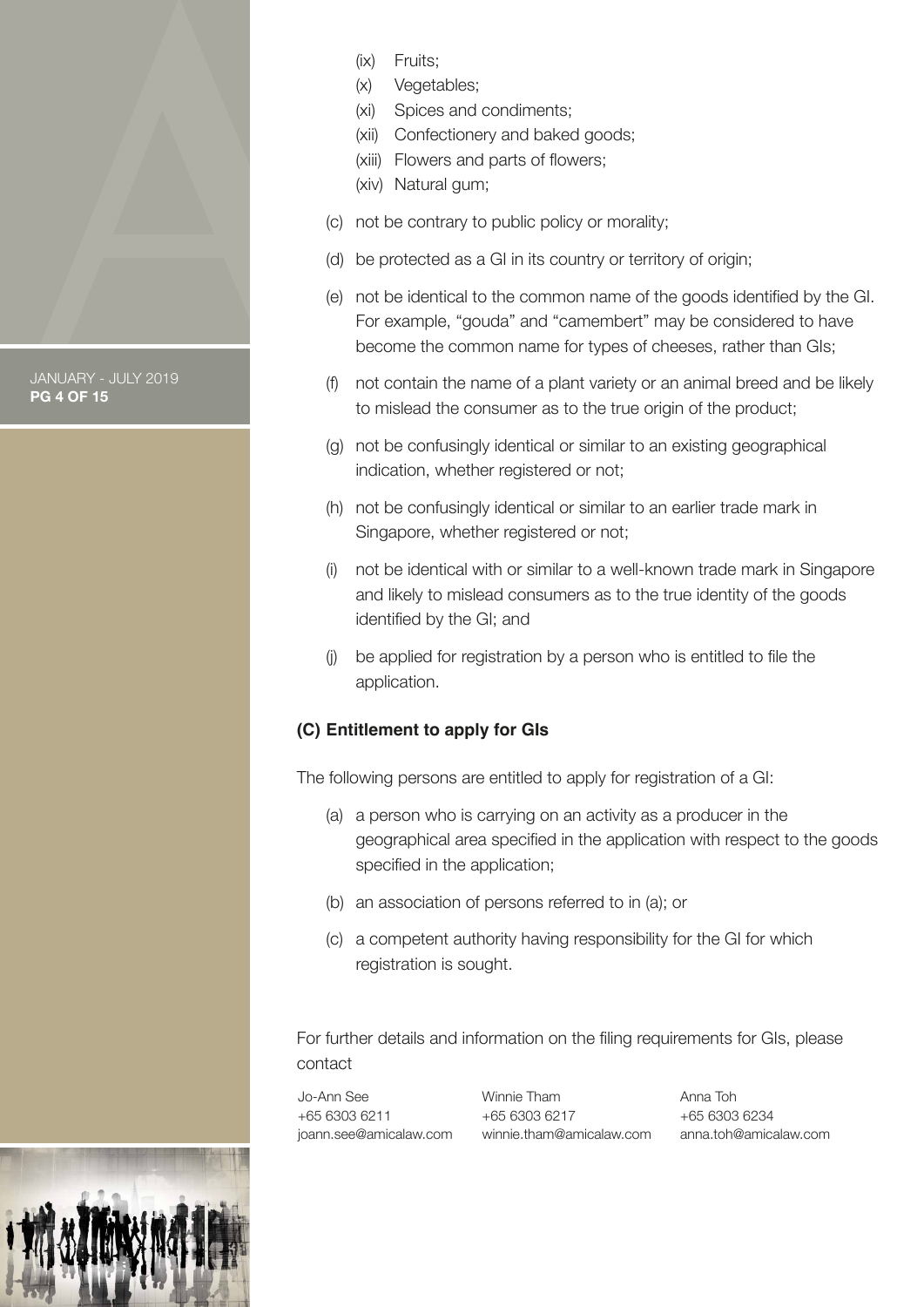# <span id="page-4-0"></span>**6-MONTH FAST TRACK FOR ARTIFICIAL INTELLIGENCE (AI) PATENT APPLICATIONS**

To complement Singapore's shift towards a digital economy and support innovative enterprises in protecting and commercialising AI technologies, the Intellectual Property Office of Singapore (IPOS) has launched AI2 (Accelerated Initiative for Artificial Intelligence) in which AI patent applications may be granted in as quickly as 6 months, subject to prescribed eligibility criteria.

Prescribed eligibility criteria under Al<sup>2</sup> include:

1. The application is an AI invention.

 Examples of AI invention include, but are not limited to, image recognition, speech/voice recognition, natural language processing, autonomous system.

2. Application has to be first filed in Singapore.

Application contains no priority claim and is not a divisional application.

- 3. Form PF1 (Request for Grant of Patent) and Form PF11 (Request for Search and Examination Report) have to be filed on the same day.
- 4. Application shall contain 20 or fewer claims.
- 5. Applicant needs to respond within two weeks from the date of receipt of the formalities examination adverse report.
- 6. Applicant needs to respond within two months from the date of receipt of the written opinion.

 Examiner may contact applicant for an interview which generally serves to resolve or address issues with regards to the patent application. Applicant is highly encouraged to agree to an interview upon request by the examiner as it is expected to speed up prosecution.

 7. A supporting document tagged as Fast Track document has to accompany Form PF11.

 This Fast Track document should state that the patent application relates to an AI invention and include applicant's request to fast track the application under AI<sup>2</sup>.

AI2 is effective from 26 April 2019 for a period of 2 years and limited to 50 applications. IPOS, however, has the discretion to adjust the cap limit and/or eligibility criteria.



JANUARY - JULY 2019 **PG 5 OF 15**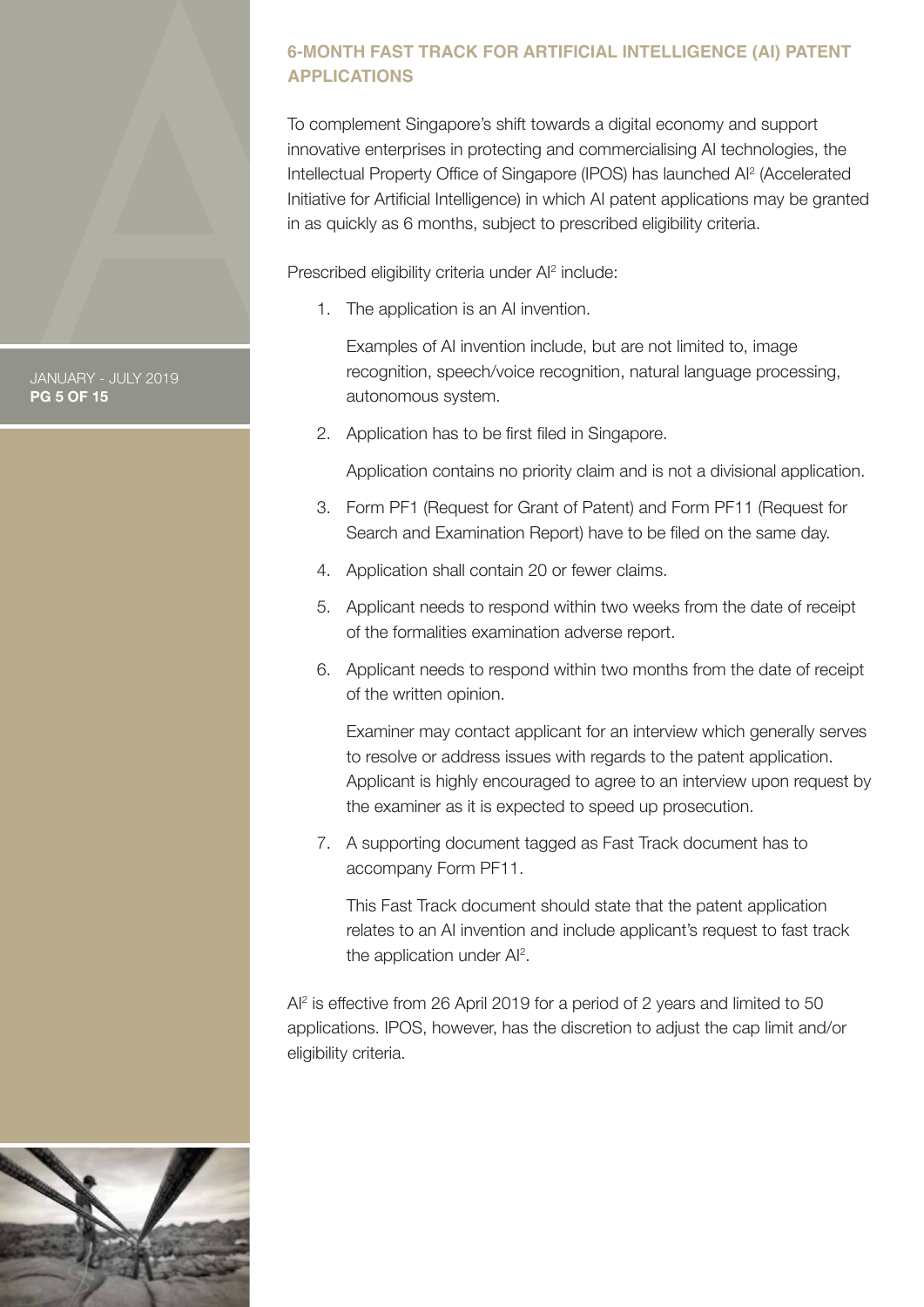<span id="page-5-0"></span>Separately, an accelerated FinTech Fast Track (FTFT) initiative is available for financial technology (FinTech) patent applications. FTFT is effective from 26 April 2018 for a period of 2 years. Eligibility criteria for FTFT are similar to Al<sup>2</sup>, except for the aforementioned first criteria. In particular, patent applications eligible for FTFT have to relate to FinTech which generally refers to technology applied in financial-related services or used to help companies manage the financial aspects of their business. Examples of FinTech inventions include, but are not limited to, electronic payment, investment platforms, insurance technology, blockchain and banking, security, fraud and authentication.

If a patent application relates to both AI and FinTech inventions, it may qualify for either the AI<sup>2</sup> or FTFT initiative. In this case, the Fast Track document should indicate that the patent application relates to AI and/or FinTech in order for IPOS to consider and determine an appropriate initiative.

For further details and information on the AI<sup>2</sup> and FTFT initiatives, please contact:

Winnie Tham +65 6303 6217 winnie.tham@amicalaw.com Lo Wen Yu +65 6303 6227 lo.wenyu@amicalaw.com Edmund Kok +65 6372 5488 edmund.kok@amicalaw.com

# **A MAJOR CHANGE TO SINGAPORE'S PATENT PROSECUTION PROCEDURE**

# *Current procedure*

Currently, Singapore patent applicants can rely on the issuance of a favourable International Preliminary Report on Patentability (IPRP) established for a PCT application or successful prosecution of a foreign patent application in countries such as the US, Canada, Europe, Japan, Korea, Australia and New Zealand for the same invention for grant of the Singapore patent. Under this so-called "foreign route", the Singapore application does not undergo local substantive examination of patentability requirements such as novelty and inventive step.

### *Changes come 1 January 2020*

This "foreign route" is currently planned for closure on **1 January 2020**.

This means that (a) all Singapore patent applications with a filing date on or after 1 January 2020 or (b) all Singapore divisional applications with a lodgement date on or after 1 January 2020, must be fully examined by the Intellectual Property Office of Singapore (IPOS).



JANUARY - JULY 2019

**PG 6 OF 15**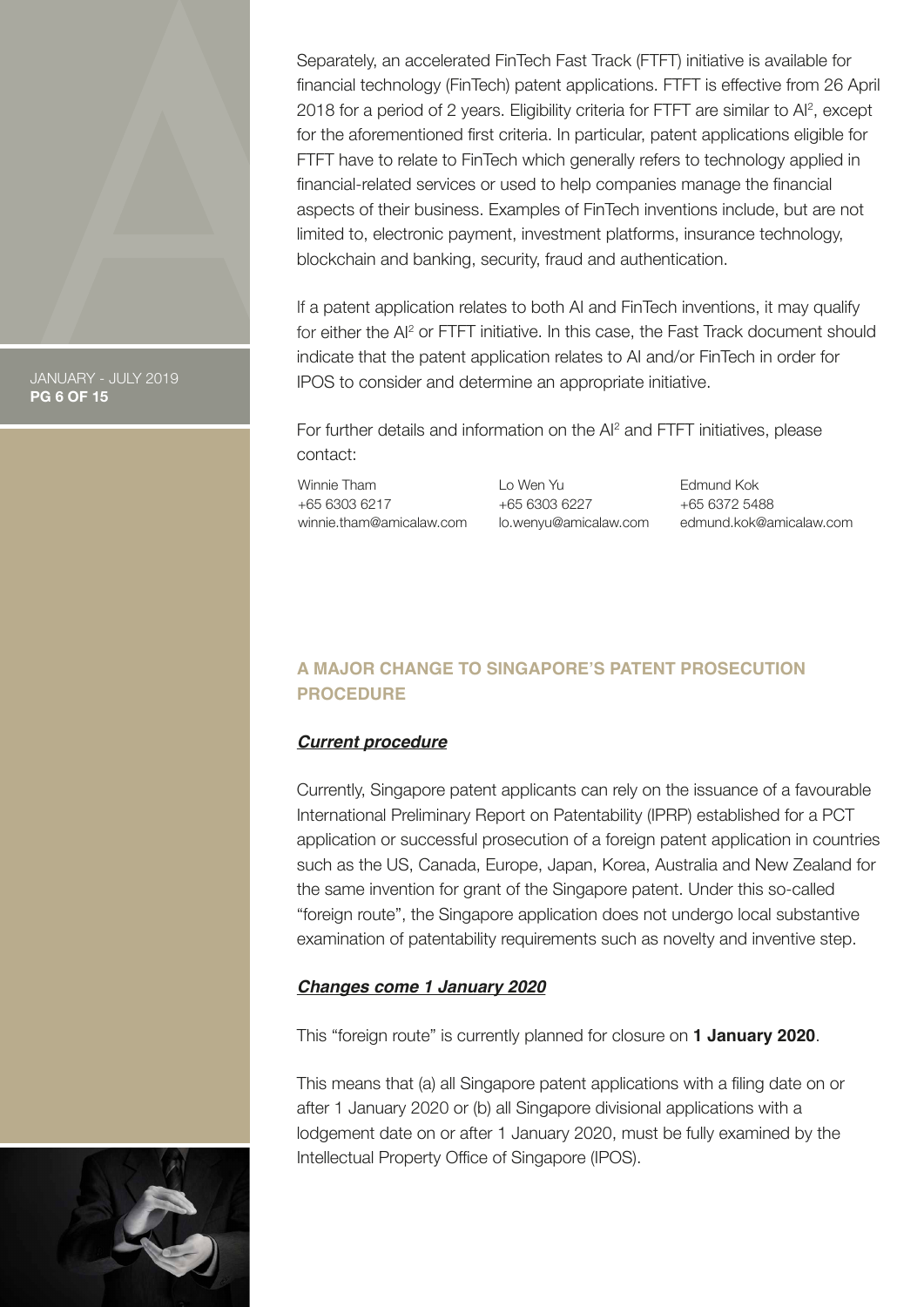<span id="page-6-0"></span>The intention for closing this route is to ensure all patent applications are fully examined by local examiners against Singapore's standards of patentability and to allow Singapore's patent system to further mature.

### *What should you do?*

Many patent applicants, who have obtained the successful grant of a corresponding foreign application, favour the quicker and cost effective "foreign route" because the cost of substantive examination in Singapore is avoided.

Therefore, those who wish to take advantage of the benefits offered by the "foreign route" should take steps to ensure that their Singapore applications are filed before 1 January 2020.

For those who have pending Singapore patent applications and wish to adopt the "foreign route" but are not likely to meet the grant requirements (i.e. issuance of an allowance of a corresponding patent application) before 1 January 2020, we suggest filing divisional application before 31 December 2019.

For further information, please contact:

Winnie Tham +65 6303 6217 winnie.tham@amicalaw.com Lo Wen Yu +65 6303 6227 lo.wenyu@amicalaw.com Edmund Kok +65 6372 5488 edmund.kok@amicalaw.com

# **CASE NOTE – PATENTS**

# **SUNSEAP GROUP PTE LTD AND OTHERS V SUN ELECTRIC PTE LTD [2019] 1 SLR 645 [2019] SGCA 4**

This case involved patent infringement proceedings and a counterclaim for patent revocation in the High Court.

The Plaintiffs in the Suit, Sun Electric Pte Ltd (**"SE"**), brought patent infringement proceedings against the Defendants, Sunseap Group Pte Ltd and others (**"SG"**), alleging that 8 out of 12 claims in SE's Patent were infringed. Unsurprisingly, SG's Defence was that the Patent was invalid, and filed a Counterclaim for revocation of all 12 claims in the Patent.

In response, SE mounted a procedural challenge to SG's Defence and Counterclaim, and applied to strike out the Counterclaim. SE argued, *inter alia*,



JANUARY - JULY 2019 **PG 7 OF 15**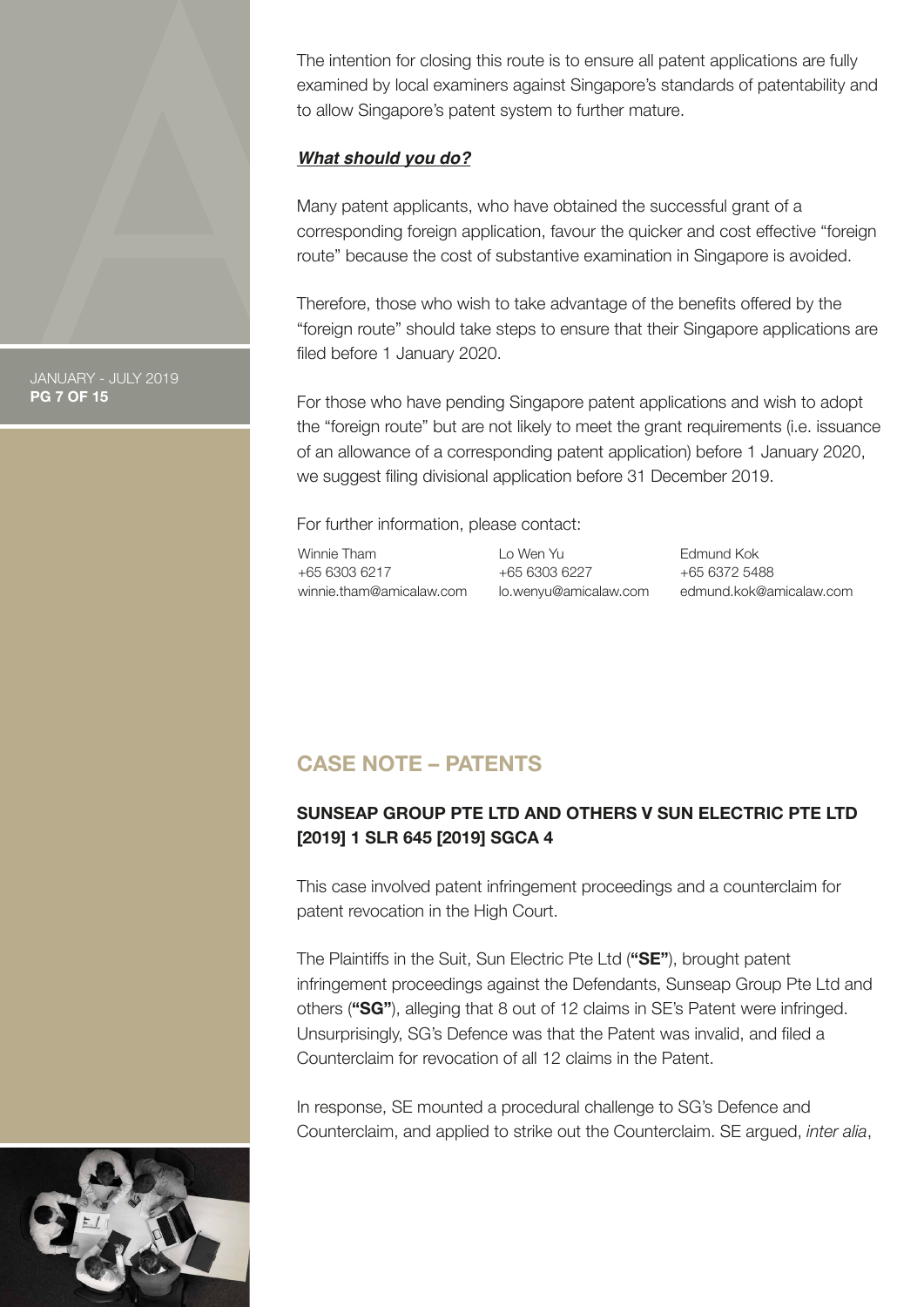that the High Court did not have jurisdiction to hear patent revocation proceedings by way of counterclaim. Thus, if SG wanted to revoke SE's Patent, it had to commence a separate action with the Intellectual Property Office of Singapore (**"IPOS"**).

The Assistant Registrar (**"AR"**) of the High Court ruled in favour of SE. On appeal, the High Court judge reversed the judgment. On further appeal, the Court of Appeal (**"CA"**) reinstated the AR's decision at first instance and ruled in favour of SE.

# **Revocation proceedings at first instance via defence and counterclaim in High Court is proper**

The issue of law before the courts was framed as such: can patent revocation proceedings be properly brought before the High Court at first instance, by way of defence and counterclaim in infringement proceedings?

The CA ruled that such revocation proceedings were proper. Its analysis was simple and based on the provisions of the Patents Act (Cap 221, 2005 Rev Ed) (**"PA"**). Section 67 of the PA provides that the High Court has jurisdiction to hear patent infringement proceedings. Section 82(1)(a) of the PA further provides that in patent infringement proceedings, the defendant can put in issue the validity of a patent by way of defence and counterclaim. Section 91(1) PA then grants the High Court the power to revoke a patent once it is found to be invalid.

The High Court's power to revoke a patent is subject to the following principles:

- 1. If the plaintiff has asserted all claims in the patent against the defendant and the defendant successfully shows that all the asserted patent claims are invalid, then the court should revoke the patent,
- 2. If the plaintiff has asserted all independent claims in the patent against the defendant and the defendant successfully shows that all the asserted independent claims are invalid, then the court should revoke the patent. In such a case, the CA held that where all the independent claims in a patent are found to be invalid, all of its dependent claims must necessarily also fall away because the dependent claims referred to the independent claim and incorporated all of its features.
- 3. If there are independent claims the validity of which has not been impugned and which can be maintained without the invalid claims, the courts should not revoke the patent. The defendant would be entitled to a declaration of invalidity in relation to those asserted independent claims if it succeeds in its defence in the infringement proceedings.

#### JANUARY - JULY 2019 **PG 8 OF 15**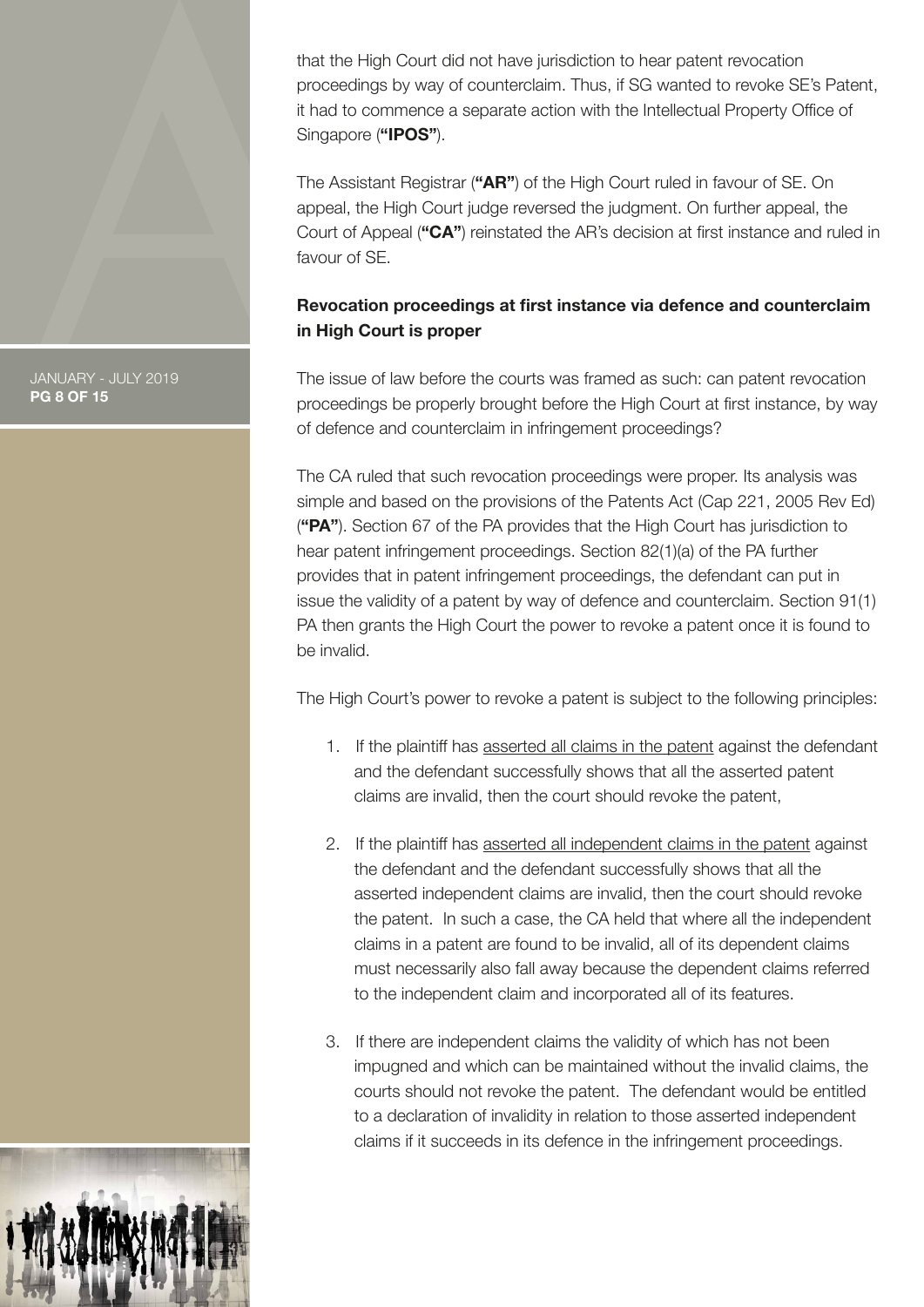# **Outside of infringement proceedings, the High Court cannot hear patent revocation proceedings at first instance**

Where the application is brought independently of infringement proceedings, the High Court does not have jurisdiction to determine the validity of the patent. The CA held that Sections 82(2) and 82(1) of the PA have expressly excluded the High Court's jurisdiction to hear patent revocation proceedings when they are brought independent of infringement proceedings. Instead, such jurisdiction is reserved for the Registrar.

### **In rem jurisdiction is not required to revoke a patent**

The CA also explained its disagreement with the High Court judgment. The High Court judge had held that a court had to be vested with *in rem* jurisdiction to revoke a patent. This was because a granted patent is a right *in rem*, enforceable against the public at large. Since the Supreme Court of Judicature Act (Cap 322, 2007 Rev Ed) only granted the High Court in *personam*  jurisdiction and unlimited subject matter jurisdiction, the High Court lacked the requisite in rem jurisdiction to hear patent revocation proceedings.

The CA disagreed that an express grant of *in rem* jurisdiction was required for courts to hear revocation proceedings. Instead, the CA clarified that an *in rem*  judgment can arise from an in *personam* action, giving the example of a divorce decree which determines the status of parties.

### **Comment**

This case has raised significant concerns amongst some of the IP community. This is due to the CA's statement that once an independent claim is found invalid, every subsidiary dependent claim "must necessarily fall away". This appears to be fundamentally inconsistent with current patent claim interpretation. By nature, a dependent claim is narrower and more restrictive in scope over the independent claim on which it depends, and therefore it should not necessarily follow that it will fall away if the independent claim is revoked. The dependent claim could still survive, provided it meets the patentability requirements. If the CA's statement is followed, dependent claims become wholly redundant and inventors would suddenly find the scope of their patents severely reduced. It would be interesting to see whether this statement would be followed and whether there would be further clarifications on this.

On a positive note, this case has clarified the ambit of the High Court's jurisdiction in hearing patent revocation proceedings. It now clear that the current wording of the Patent Acts only confers jurisdiction on the High Court to hear patent revocation proceedings at first instance where brought by way of



JANUARY - JULY 2019 **PG 9 OF 15**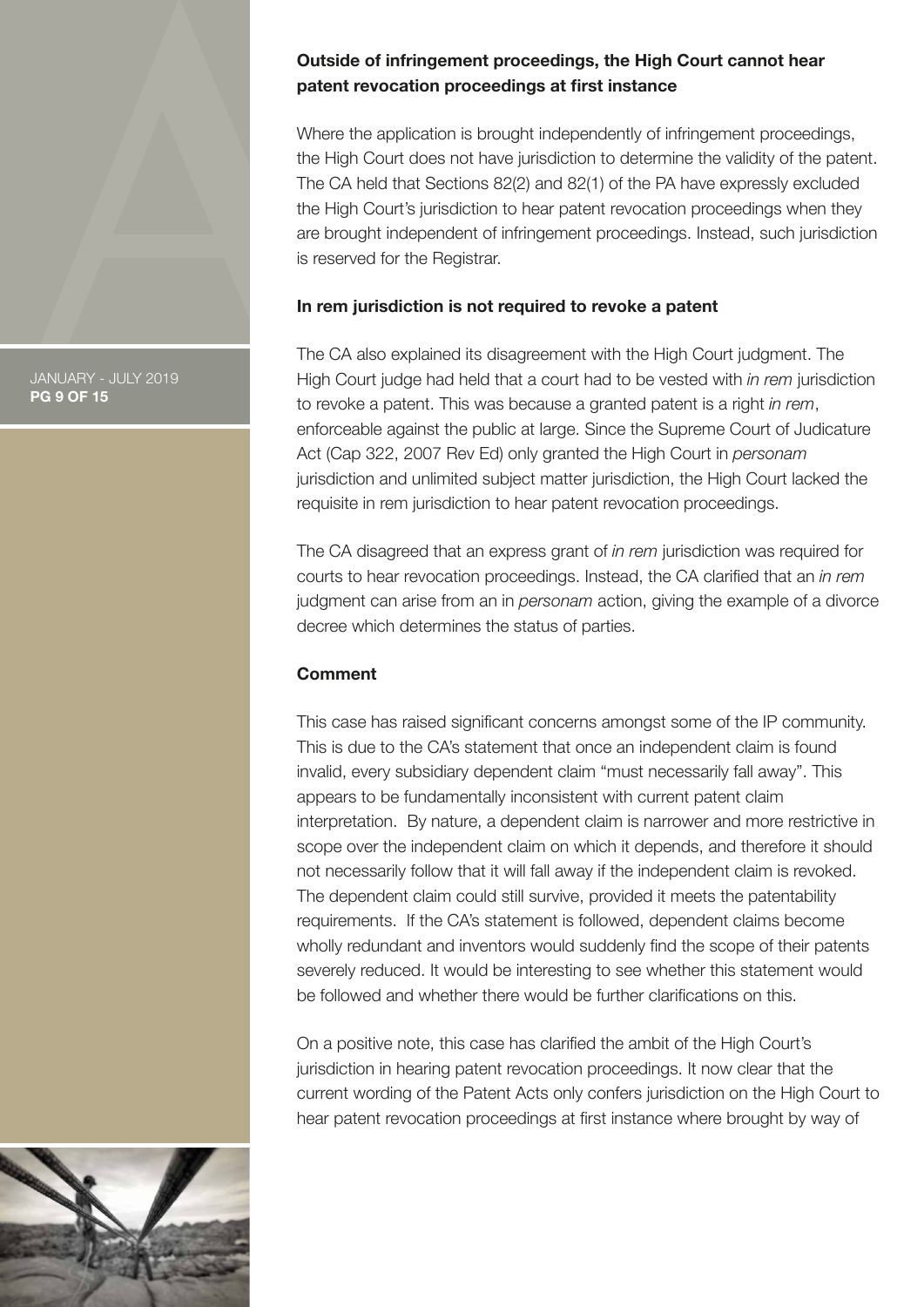<span id="page-9-0"></span>defence and counterclaim in infringement proceedings, but not as standalone actions. This gap however looks set to be plugged. The Intellectual Property (Dispute Resolution) Bill (Bill No. 17/2019), which was read for the first time in the Singapore Parliament on 8 July 2019, seeks amongst others, to amend Section 80 of the PA, so as to confer the High Court with concurrent jurisdiction to revoke patents brought by way of a standalone application. Once this change comes into effect, parties may choose whether to commence standalone revocation proceedings in IPOS, or the High Court.

JANUARY - JULY 2019 **PG 10 OF 15**

# **CASE NOTE – TRADE MARKS**

# **BURBERRY LTD V MEGASTAR SHIPPING PTE LTD AND ANOTHER APPEAL [2019] SGCA 1**

The Appellants are trade mark proprietors of luxury brands Burberry and Louis Vuitton. The Respondent, Megastar Shipping Pte Ltd, is a freight forwarder providing transshipment services in Singapore.

The present dispute arose as counterfeit goods infringing the Appellants' trade marks were shipped from China to Singapore in sealed containers with the Respondent named as the local consignee. The goods were to be transshipped from Singapore to Indonesia, but were seized by Singapore Customs before the goods left Singapore.

The Appellants, along with 3 other trade mark proprietors, claimed that the Respondent was liable for trade mark infringement under s 27(1) of the Trade Marks Act (Cap 332, 2005 Rev Ed) (**"TMA"**). However, the High Court dismissed the trade mark proprietors' claims and the Appellants appealed.

In this appeal, the central issue was whether a freight forwarder would be liable for trade mark infringement as an importer and/or "would be" exporter of the goods.

### **Trade Mark Infringement for Goods in Transit**

Under s27(1) of the TMA, a person infringes a registered trade mark if, without the consent of the trade mark proprietor, he uses in the course of trade a sign which is identical with the trade mark for identical goods or services for which the trade mark is registered. Section 27(4)(c) of the TMA further states that a person uses a sign if he "imports or exports goods under the sign".

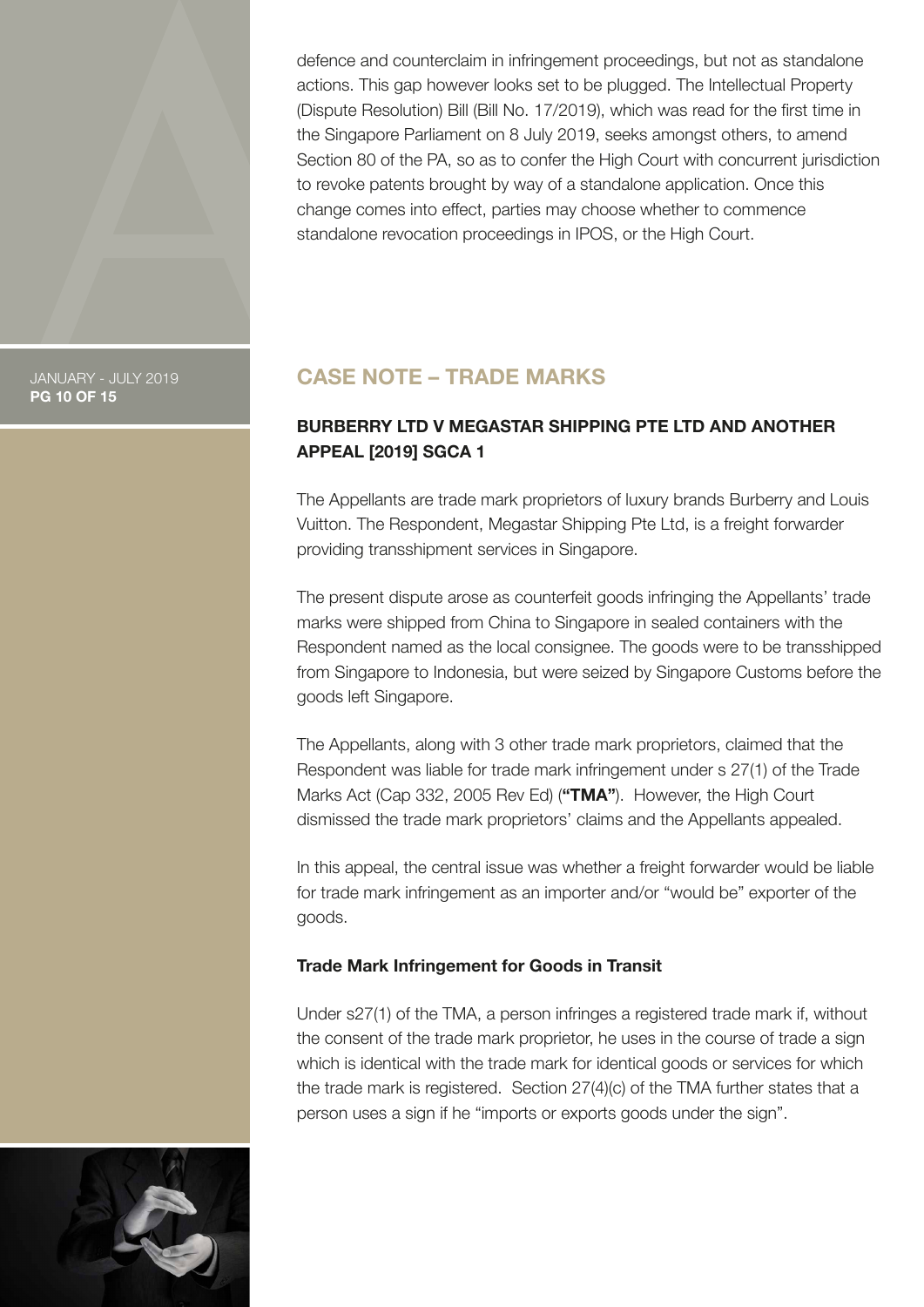A question arose as to whether the TMA regulates goods in transit for the purposes of infringement.

After examining the context and structure of the TMA, the Court of Appeal (CA) found that the infringement provision under s 27 of the TMA includes goods in transit. In the CA's view, there was nothing in the TMA to suggest that trade mark protection under the TMA is limited to those who intended to market their trademarked products in Singapore. Goods in transit in Singapore would therefore fall within the definition of "import" and "export" in s 27(4)(c) of the TMA.

On the issue of whether a "would be" exporter would be liable under the TMA, the CA agreed with the High Court that a mere intention to export is generally insufficient to constitute export under the TMA, provided that the intention remains a mere state of mind without any accompanying actions. Where there are accompanying actions which are clearly directed at fulfilling the intention to export, or clear evidence that export would take place, a trade mark proprietor could apply for a *quia timet* injunction on the basis that there is a threatened infringement of its trade marks by way of export.

### **Liability for Import and Export**

Who is to bear the liability for the import and export of infringing goods under the TMA?

The CA held that whether a person is the importer or exporter of the goods is a question of fact. This depends on the level of involvement of the person and whether his involvement was needed for the goods to be brought into Singapore. In determining the level of involvement, it is not determinative that the person is identified as the importer/exporter in shipping documents or is treated as such by the Customs Act (Cap 70, 2004 Rev Ed), as there are different purposes and considerations behind the Customs Act and the TMA. The key determining factor of liability is whether the person had the intention to import/export goods under the signs with knowledge or reason to believe that there was a sign. Therefore, if a freight forwarder knowingly caused or facilitated counterfeit goods to be brought into Singapore, it should be held liable for infringement.

In the present case, the CA found that although the Respondent facilitated the physical act of importing the goods, it did not "use" the infringing signs as it was not even aware and had no reason to believe that they were on the goods it was transshipping. Accordingly, the Respondent was not liable for trade mark infringement.



#### JANUARY - JULY 2019 **PG 11 OF 15**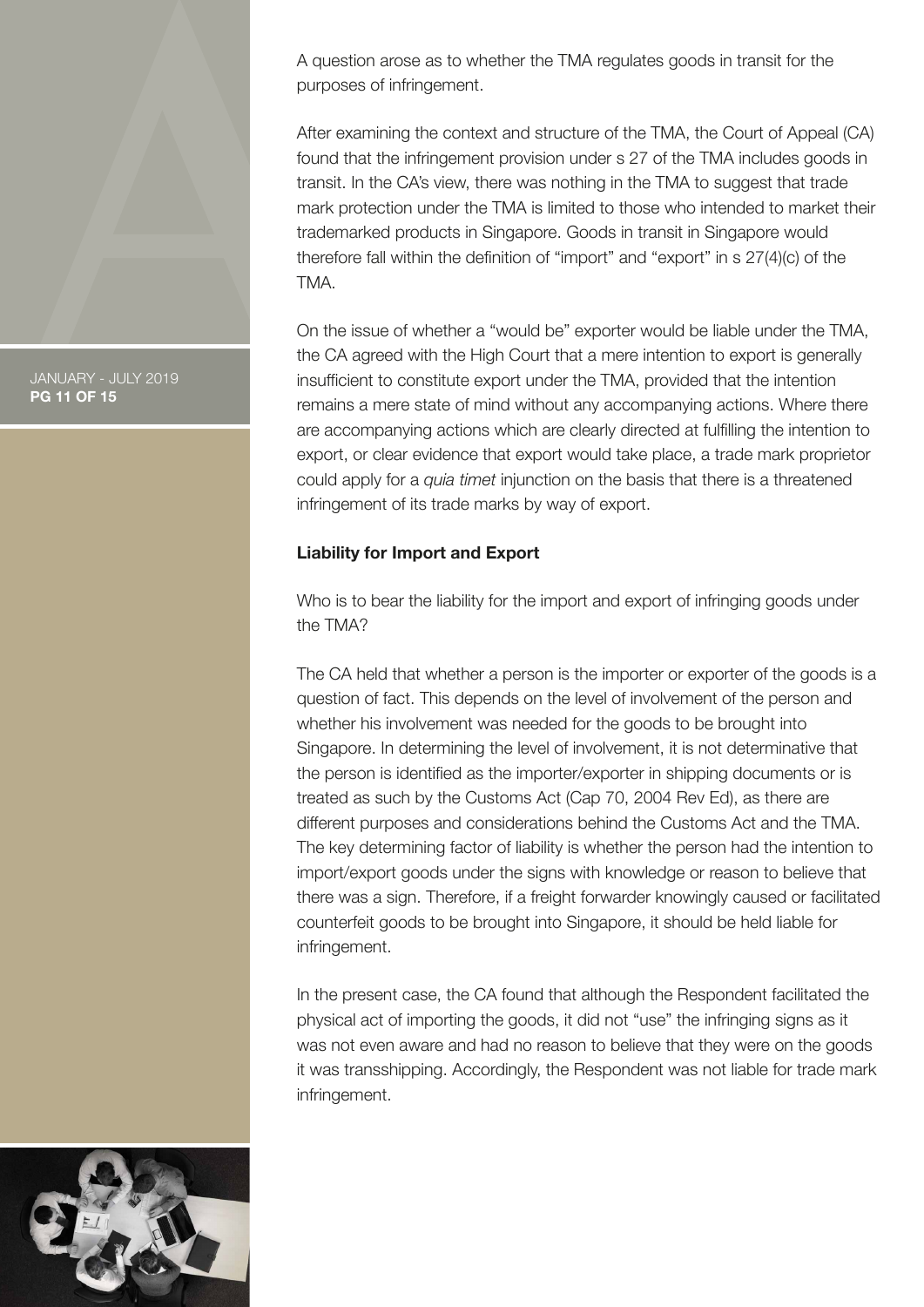JANUARY - JULY 2019 **PG 12 OF 15**

### **Strict Liability in Trade Mark Infringement?**

The Appellants sought to counter this by arguing that innocence is not a defence to trade mark infringement, and that the mental state of the alleged infringer is entirely irrelevant. The CA clarified that this principle applies when a defendant intends to use the sign, but maintains that it does not know that the sign was infringing. This is different from the present situation where the Respondent did not even know that a sign was applied or present on the goods. If a person intends to use a sign, he must first know or have reason to believe that there is a sign, but in this case there was no evidence that the Respondent knew or had reason to believe there were signs on the goods. The documents given to the Respondent merely indicated household goods and other seemingly innocuous generic merchandise. There was no reason to suspect that the goods were counterfeit luxury goods.

The CA also took the opportunity to clarify that the knowledge and intention of freight forwarders are assessed separately at the time of import and the time of export. This means that even if the freight forwarders did not know or have any reason to believe that they were importing infringing goods, if events transpired during the goods' transit in Singapore that put them on notice that their goods might be infringing but they nevertheless choose to export the goods, they run the risk of being liable for trade mark infringement.

### **Comment**

This case is significant as it clarifies the role and liability of freight forwarders who are honest commercial persons tangentially involved in the movement of counterfeit goods and who are wholly unaware of the existence of any infringing sign. It also introduced a mental element of "knowing" or "having reason to believe", which is likely to increase the burden of proof to be discharged by trade mark proprietors in infringement proceedings.

While this decision offers more protection to freight forwarders, trade mark proprietors can still take advantage of the Intellectual Property (Border Enforcement) Act which was recently amended in 2018. The Act allows trade mark proprietors to obtain more information from freight forwarders which will facilitate the tracing of the counterfeit goods to its source, aiding proprietors in commencing infringement proceedings against the relevant parties.

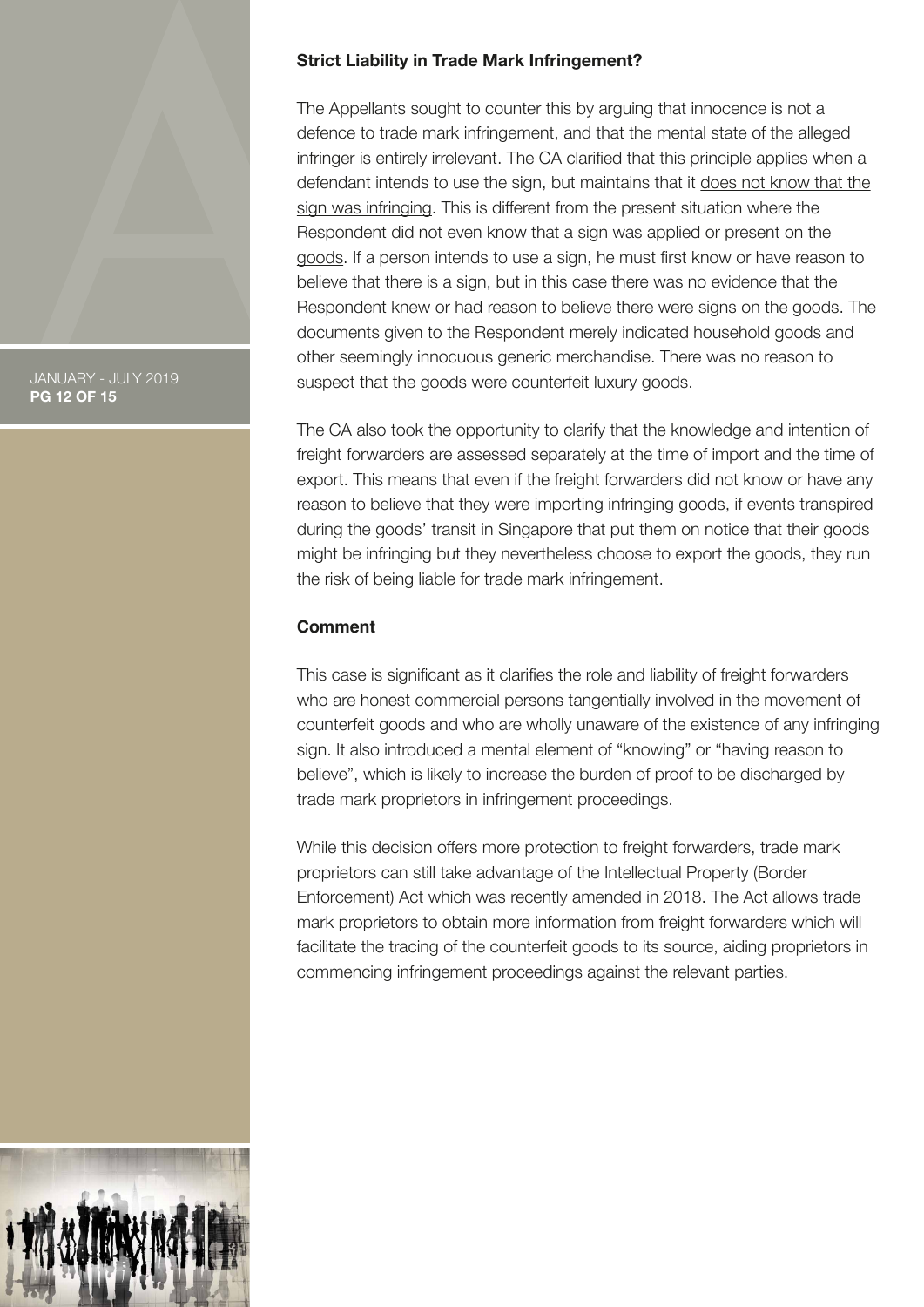# <span id="page-12-0"></span>**CASE NOTE – TRADE MARK**

# **APPLICATION FOR CONFIDENTIALITY SAFEGUARDS BY TWG TEA COMPANY PTE. LTD. AND OBJECTION THERETO BY T2 SINGAPORE PTE. LTD. & TEA TOO PTY LTD [2019] SGIPOS 9**

### **Outcome**

Principal Assistant Registrar Mr Mark Lim (**"PAR Lim"**) of the Intellectual Property Office of Singapore (the **"Registry"**) partially granted TWG's request for confidentiality safeguards in respect of TWG's sales figures but refused to grant the same in respect of TWG's marketing figures.

### **Background**

This is the first judgment in Singapore which deals with the issues of whether the confidentiality of sales and marketing figures adduced in trade mark opposition proceedings should be safeguarded and, if so, what the appropriate safeguards should be.

By way of background, TWG Tea Company Pte. Ltd (the **"Applicant"** or **"TWG"**) sought to register the trade marks "SINGAPORE BREAKFAST", "NEW YORK BREAKFAST", "LONDON BREAKFAST" and "CARAVAN" (collectively, the **"Subject Marks"**) for tea and tea-related goods in Class 30.

T2 Singapore Pte. Ltd. and Tea Too Pty Ltd (collectively, the **"Opponents"** or **"T2"**) opposed the registration of the Subject Marks on various grounds, including that the Subject Marks are devoid of any distinctive character as per Section 7(1)(b) of the Trade Marks Act (Cap. 332, 2005 Rev Ed) (the **"Act"**) and/or that the Subject Marks are descriptive of the goods in question as per Section 7(1)(c) of the Act.

In response, TWG sought to establish that the Subject Marks have acquired distinctiveness as per Section 7(2) of the Act and wanted to adduce sales and marketing figures in support. However, TWG claimed that such sales and marketing figures constitute confidential information and sought various confidentiality safeguards before disclosing them.

Specifically, TWG proposed that T2 provide a confidentiality undertaking on the following terms:

- (a) not to use the confidential information for collateral purposes;
- (b) limited disclosure of confidential information to T2's solicitors and support staff, certain T2 employees, and the Registry;



JANUARY - JULY 2019 **PG 13 OF 15**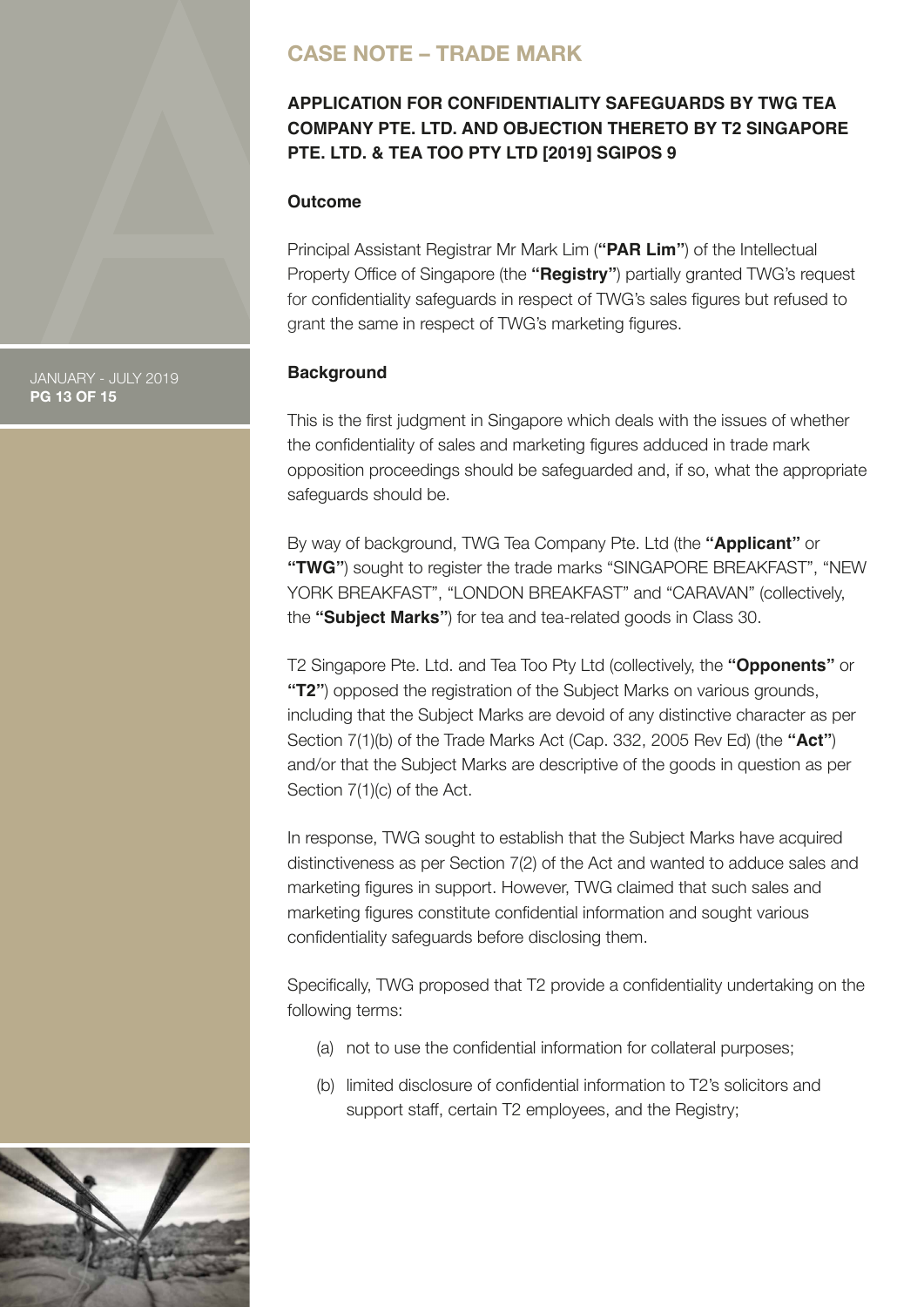- (c) indemnity from T2; and
- (d) consent by T2 to injunctive relief in the event of any threatened or actual breach of undertaking.

T2 rejected TWG's proposal, hence TWG applied to the Registry for the above safeguards to be imposed on T2.

### **Registry's Decision**

In deciding to grant TWG's request for confidentiality safeguards in respect of TWG's sales figures but not TWG's marketing figures, PAR Lim opined that there would be a difference in cases where a party is seeking confidentiality protection over information which it voluntarily puts forward in support of its case, as opposed to a situation where it is compelled to provide the information, because there is an element of unfairness in imposing confidentiality obligations on a party in respect of information which it never asked for.

Nevertheless, PAR Lim opined that confidentiality obligations may still be imposed on a party in respect of information which it never asked for and cited the following non-exhaustive list of factors to be considered:

- (a) The importance of the information to the issues in dispute;
- (b) The degree to which the information is confidential;
- (c) How current the information is;
- (d) Whether the parties are competitors;
- (e) The extent of prejudice to a party should the confidential information be disclosed to its competitor; and
- (f) The stage of the proceedings.

In this case, PAR Lim took account of the following facts:

- (a) TWG and T2 are direct competitors, both in Singapore and abroad;
- (b) TWG's marketing figures are general in nature and are not specific to products bearing the Subject Marks;
- (c) TWG's marketing figures are not current (until 2015);
- (d) TWG's sales figures are specific to products bearing the Subject Marks;
- (e) TWG's sales figures are also fairly current (until 2017);



JANUARY - JULY 2019 **PG 14 OF 15**